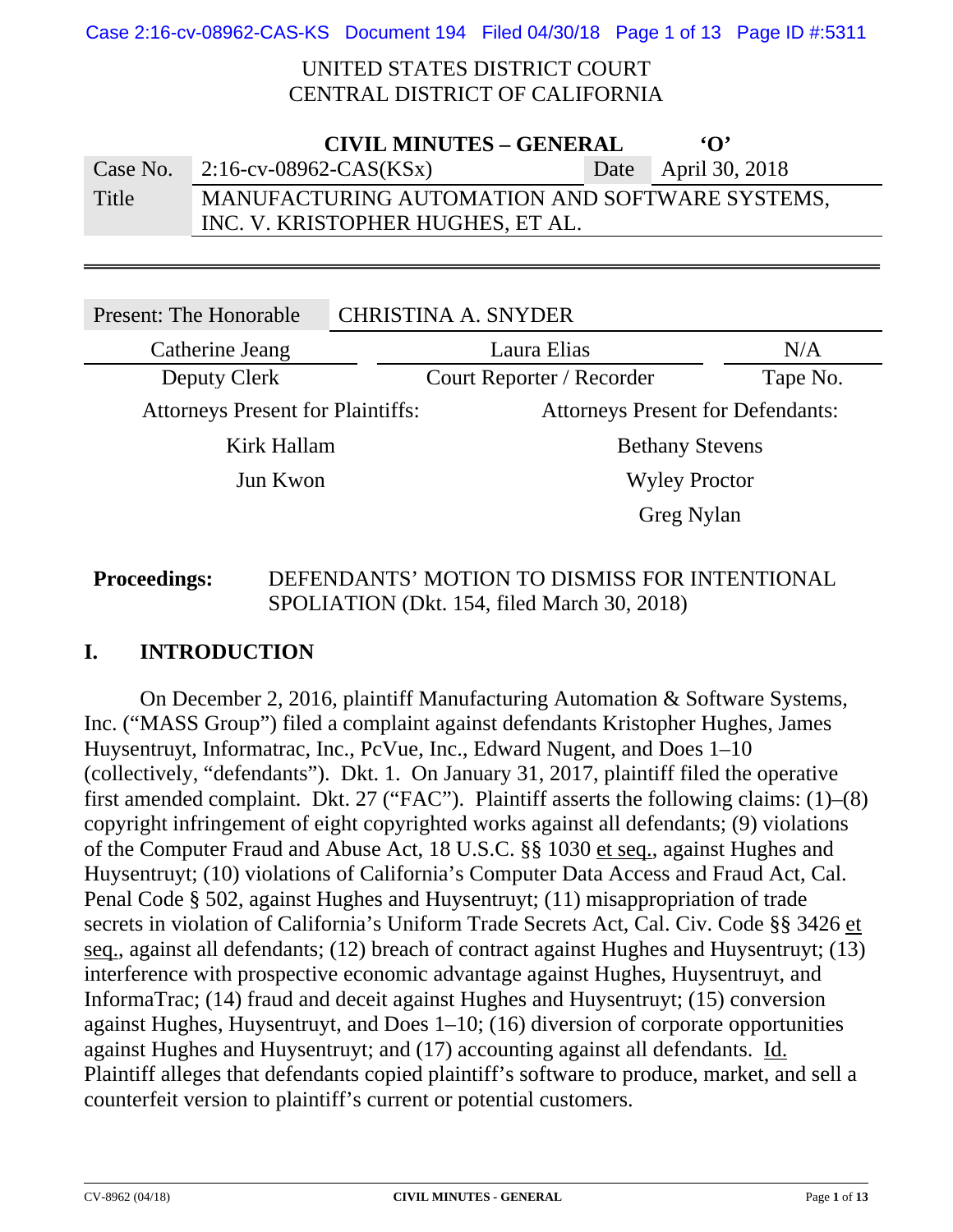Case 2:16-cv-08962-CAS-KS Document 194 Filed 04/30/18 Page 2 of 13 Page ID #:5312

## UNITED STATES DISTRICT COURT CENTRAL DISTRICT OF CALIFORNIA

| <b>CIVIL MINUTES – GENERAL</b><br>$\Omega$ |                                                |  |                     |  |  |
|--------------------------------------------|------------------------------------------------|--|---------------------|--|--|
|                                            | Case No. $2:16$ -cv-08962-CAS(KSx)             |  | Date April 30, 2018 |  |  |
| Title                                      | MANUFACTURING AUTOMATION AND SOFTWARE SYSTEMS, |  |                     |  |  |
|                                            | INC. V. KRISTOPHER HUGHES, ET AL.              |  |                     |  |  |

 On March 28, 2017, PcVue and Nugent filed a motion to dismiss plaintiff's complaint for lack of personal jurisdiction and for failure to state a claim. Dkt. 50. On May 8, 2017, the Court denied the motion to dismiss. Dkt. 53.

 On October 25, 2017, defendants filed a motion to compel discovery relating to plaintiff's investigator, Alan Davis. Dkt. 83. On December 1, 2017, Magistrate Judge Karen L. Stevenson granted defendants' motion in part and denied the motion in part, and ordered plaintiff to produce certain documents and to submit documents identified in a privilege log for *in camera* review. Dkt. 106. On December 20, 2017, Judge Stevenson concluded that certain documents contained in the privileged logs were not privileged, and ordered plaintiff to produce those documents. Dkt. 118.

 On March 30, 2018, defendants filed the instant motion for terminating sanctions, contending that plaintiff violated the December 1 discovery order, and alleging spoliation of evidence. Dkt. 154 ("Mot."). Plaintiff filed its opposition on April 9, 2018, dkt. 168 ("Opp'n"), and defendants filed a reply on April 16, 2018, dkt. 184 ("Reply").

 On April 30, 2018, the Court held oral argument. Having carefully considered the parties' arguments and supporting declarations, the Court finds and concludes as follows.

# **II. BACKGROUND**

## **A. Plaintiff's Factual Allegations**

Plaintiff alleges the following facts.

Plaintiff developed, produced, marketed, and licensed a series of internet-based software programs that allow customers to track or trace quantities and precise locations of inventories, equipment, materials, documents, or people. FAC ¶ 1. These programs are protected by copyright. Id. Eight of those copyrighted works, referred to as the "MASS Software," are at issue in this matter. Id.

Plaintiff alleges that beginning in 2015, and while they were still employed by MASS Group, defendants Hughes and Huysentruyt formed a business partnership with Ed Nugent and PcVue with the primary purpose of "copy[ing] the Mass Software, along with the source and object codes from which that Software is exclusively derived," and that they "copied MASS Software in order to produce and market that Software as their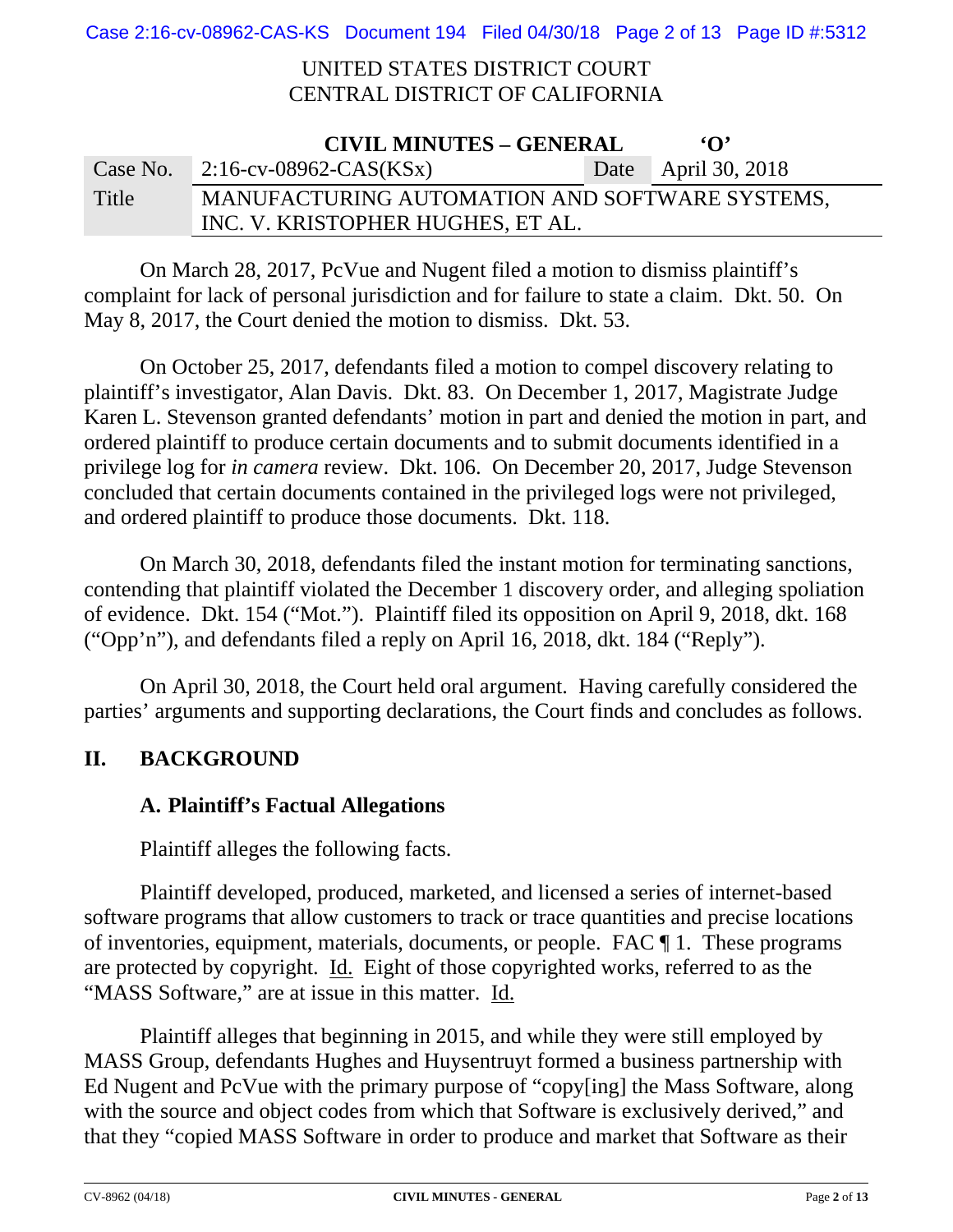Case 2:16-cv-08962-CAS-KS Document 194 Filed 04/30/18 Page 3 of 13 Page ID #:5313

### UNITED STATES DISTRICT COURT CENTRAL DISTRICT OF CALIFORNIA

| <b>CIVIL MINUTES – GENERAL</b><br>$\Omega$ |                                                |  |                     |  |
|--------------------------------------------|------------------------------------------------|--|---------------------|--|
|                                            | Case No. $2:16$ -cv-08962-CAS(KSx)             |  | Date April 30, 2018 |  |
| Title                                      | MANUFACTURING AUTOMATION AND SOFTWARE SYSTEMS, |  |                     |  |
|                                            | INC. V. KRISTOPHER HUGHES, ET AL.              |  |                     |  |

own." Id. ¶¶ 4–5. Plaintiff asserts that while Hughes and Huysentruyt were still officers and managers of MASS Group, they used MASS Software in collaboration with Nugent and PcVue to provide integrated software services to the Miami Dade Airport. Id. ¶ 8– 9. This project was allegedly within plaintiff's core competency and was well suited for MASS Software. Id. ¶ 9.

Plaintiff further alleges that Hughes and Huysentruyt subsequently resigned in March of 2016 to launch a partnership under the name "InformaTrac," which they allegedly used to deliberately induce plaintiff's customers to discontinue their use of plaintiff's software and either terminate or fail to renew licenses with Plaintiff. Id.  $\P\P$  8– 14.

In the year prior to their resignations, plaintiff alleges that Hughes and Huysentruyt were responsible for promoting, licensing, and servicing the MASS Software and that they had the most contact with plaintiff's current and potential customers. Id. ¶ 41. However, plaintiff alleges that in the final six months before their resignations, Hughes and Huysentruyt brought in virtually no new customers for plaintiff as part of their plan to copy the MASS Software and eliminate plaintiff as an effective competitor to InformaTrac. Id. ¶ 42. Plaintiff further alleges that after their resignation, defendants continued to access and exploit MASS Group's confidential customer contact information. Id. ¶ 47.

## **B. The Davis Investigation and Subsequent Discovery Dispute**

During discovery, plaintiff identified its investigator, Alan Davis, as a witness in its initial disclosures. Accordingly, defendants pursued fact discovery with respect to Davis, which eventually culminated with defendants' motion to compel discovery related to Davis on October 25, 2017. Dkt. 93. In their motion to compel, defendants sought documents they had subpoenaed from Davis concerning his communications with plaintiff. Dkt. 93 at 1. Plaintiff objected to production of these documents on the grounds of attorney-client privilege and attorney work product. Id.

In a declaration supporting plaintiff's opposition to the motion to compel, Davis explains that in November 2016 he was hired by plaintiff to investigate the allegations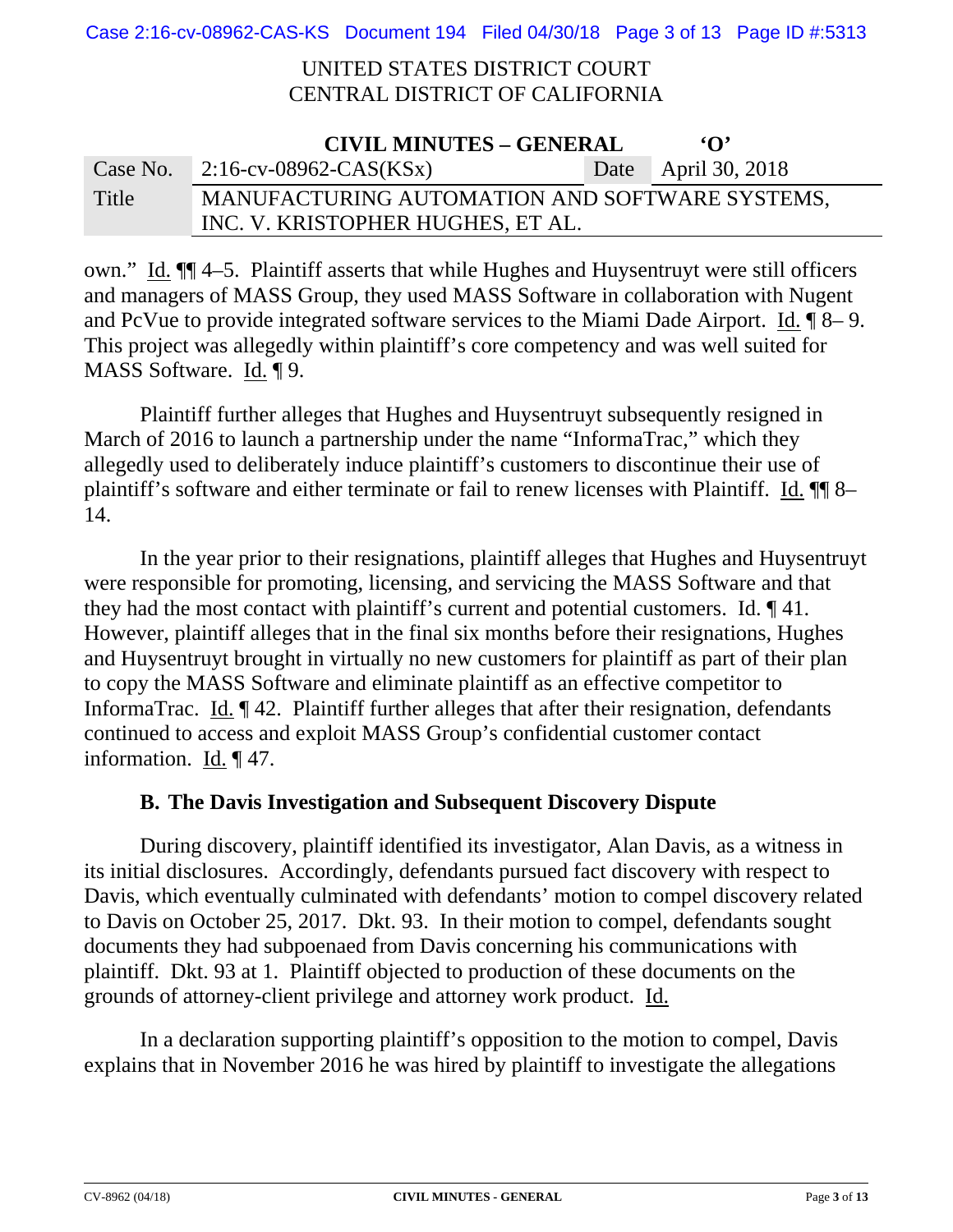## UNITED STATES DISTRICT COURT CENTRAL DISTRICT OF CALIFORNIA

| <b>CIVIL MINUTES – GENERAL</b><br>$\Omega$ |                                                |  |                     |  |
|--------------------------------------------|------------------------------------------------|--|---------------------|--|
|                                            | Case No. $2:16$ -cv-08962-CAS(KSx)             |  | Date April 30, 2018 |  |
| Title                                      | MANUFACTURING AUTOMATION AND SOFTWARE SYSTEMS, |  |                     |  |
|                                            | INC. V. KRISTOPHER HUGHES, ET AL.              |  |                     |  |

against defendants and to view the allegedly infringing InformaTrac software.<sup>1</sup> Davis Decl. ¶ 3–6. Davis and plaintiff's Vice President of Business Development, Shaunna Balady, concluded that the best way for Davis to conduct his investigation would be through a covert operation, where Davis would pose as a potential InformaTrac customer. Id. ¶ 6. Accordingly, Davis contacted Huysentruyt and arranged to see an online demonstration of the software. Id. ¶ 7. With respect to production of documents, Davis stated in his declaration that he reviewed all documents in his possession and provided responsive documents to plaintiff's counsel, and that he was willing to search again for additional responsive documents. Id. ¶ 9.

On December 1, 2017, Judge Stevenson granted in part and denied in part defendants' motion to compel discovery.<sup>2</sup> Dkt. 106 ("December 1 Order"). Accordingly, plaintiff was ordered to (1) produce documents responsive to the subpoena of Davis; (2) produce supplemental responses to the subpoena; (3) produce documents responsive to defendants' requests for production of documents concerning Davis; (4) lodge documents identified in plaintiffs' privilege log evidencing communications between David and plaintiff's counsel, Kirk Hallum, for *in camera* review; and (5) serve supplemental responses to defendant's requests for production. Id.

 On December 18, 2017, this Court granted defendants' ex parte application for an extension of discovery until January 12, 2018 for the limited purpose of deposing Davis and Balady. Dkt. 116.

2 Judge Stevenson determined that plaintiff holds the attorney-client privilege—not Davis—and thus this privilege was not applicable to Davis's subpoenaed communications; that material from Davis's investigation did not constitute attorney work product; that in the event the work product privilege is applicable, this privilege was otherwise waived when plaintiff listed Davis as a percipient witness; and that the Court had "serious concerns" about whether a breach of the no-contact rule occurred when Davis contacted defendants, who were represented parties. Dkt. 106 at 18–23.

<sup>1</sup> Davis's retainer agreement indicates that Davis would evaluate the similarities between plaintiff's and InformaTrac's software and sales processes; determine the details of InformaTrac's business approach towards new clients; understand InformaTrac's background and how the company started; investigate details of how, when, and for which customers InformaTrac's software has been deployed; prepare a detailed report regarding his investigation; and support litigation as required. Davis Decl. & Ex. 1 ¶ 1.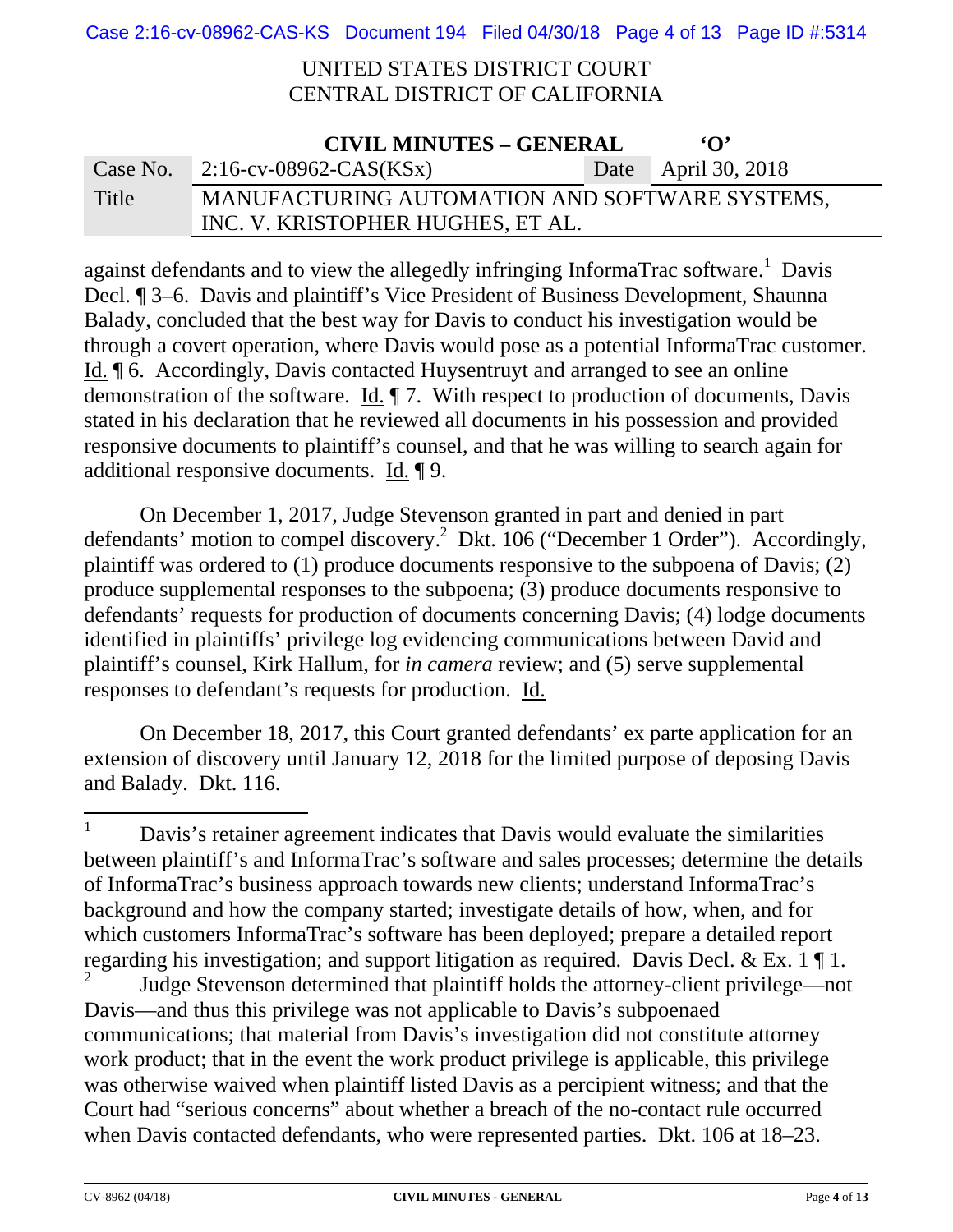Case 2:16-cv-08962-CAS-KS Document 194 Filed 04/30/18 Page 5 of 13 Page ID #:5315

## UNITED STATES DISTRICT COURT CENTRAL DISTRICT OF CALIFORNIA

| <b>CIVIL MINUTES – GENERAL</b><br>$\Omega$ |                                                |  |                     |  |
|--------------------------------------------|------------------------------------------------|--|---------------------|--|
|                                            | Case No. $2:16$ -cv-08962-CAS(KSx)             |  | Date April 30, 2018 |  |
| Title                                      | MANUFACTURING AUTOMATION AND SOFTWARE SYSTEMS, |  |                     |  |
|                                            | INC. V. KRISTOPHER HUGHES, ET AL.              |  |                     |  |

 On December 20, 2017, Judge Stevenson determined that certain documents plaintiff submitted for *in camera* review were not covered by attorney-client privilege or the work product doctrine, and plaintiff was ordered to produce these documents identified in the privilege log to defendants by December 22, 2017. Dkt. 117.

## **C. The Current Dispute**

In early January, defense counsel deposed Davis and Balady. See Mot. & Foley Decl. Exs. A, B, D. Defendants allege that during the depositions they became aware of documents that were not included in plaintiff's December production.<sup>3</sup> Id.

In response to a joint mutual statement from the parties, Judge Stevenson held a telephonic conference on February 14, 2018 regarding defendants' allegations that plaintiff had not produced all responsive documents as required by the December 1 Order, and had otherwise spoliated evidence. Dkts. 126; 166 ("Transcript"). Judge Stevenson declined to rule on either issue, indicating that defendants would need to seek ex parte relief to extend the fact discovery cut-off to enable her to hear another discovery dispute, and directing defendants to bring any dispositive motion concerning spoliation before this Court. Id. at 4, 6.

# **III. LEGAL STANDARDS**

Spoliation is "the destruction or significant alteration of evidence, or the failure to preserve property for another's use as evidence, in pending or future litigation." Kearney v. Foley & Lardner, LLP, 590 F.3d 638, 649 (9th Cir. 2009). Rule 37(e) of the Federal Rules of Civil Procedure establishes the necessary findings to support certain curative measures for spoliation of electronically stored information. This Rule was amended in 2015 to "foreclose[] reliance on inherent authority or state law to determine when certain measures should be used" to address spoliation of electronically stored information. See Fed. R. Civ. P. 37(e), Advisory Committee Note to 2015 Amendment. Rule 37(e) provides the following:

<sup>3</sup> In response to defense counsel's assertions during Davis's deposition that Davis did not produce all documents in compliance with the Court order, plaintiff's counsel asserted that plaintiff provided *more* discovery than was required by the December 1 Order. Foley Decl. & Ex D at 219:6–20.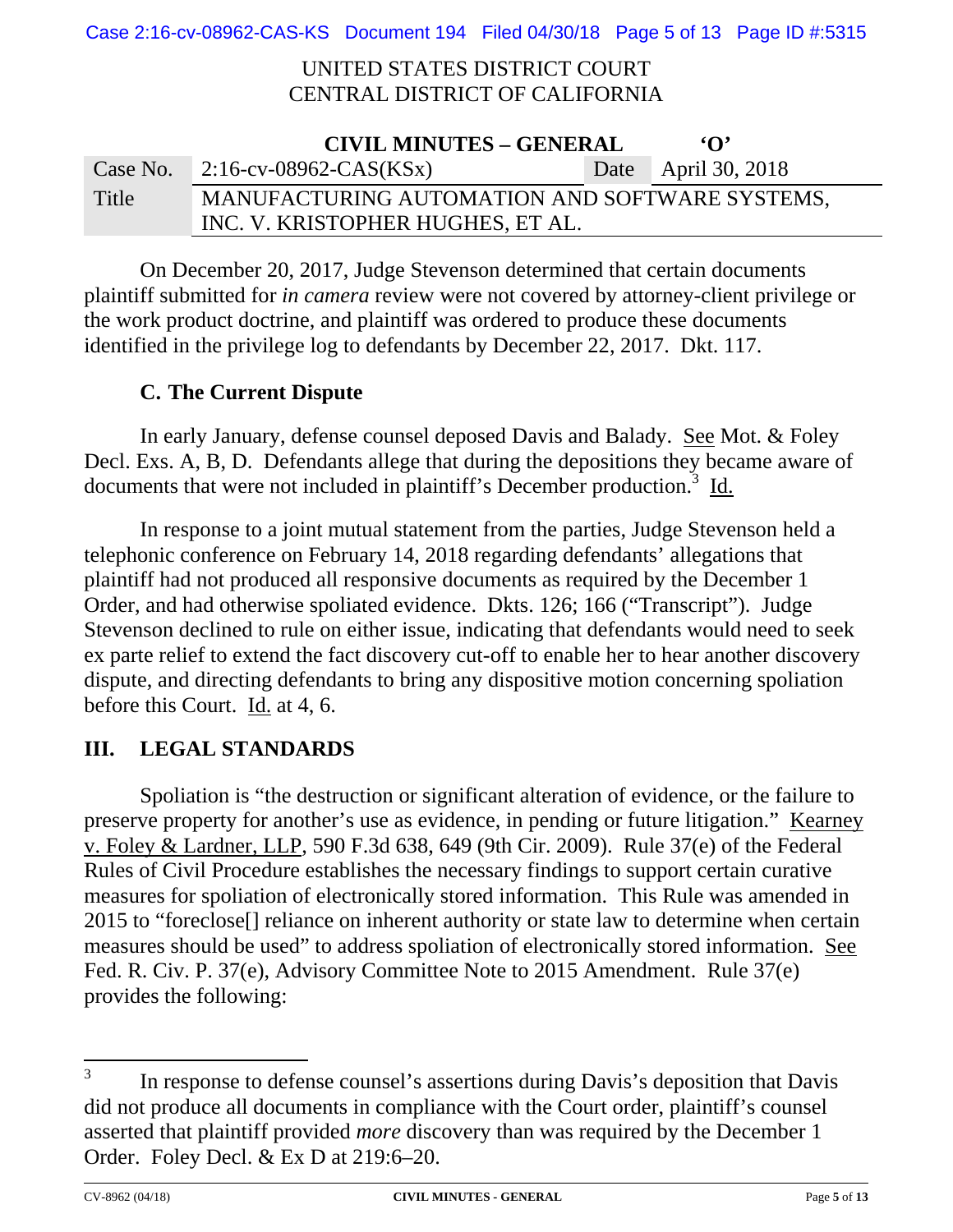Case 2:16-cv-08962-CAS-KS Document 194 Filed 04/30/18 Page 6 of 13 Page ID #:5316

## UNITED STATES DISTRICT COURT CENTRAL DISTRICT OF CALIFORNIA

| <b>CIVIL MINUTES - GENERAL</b><br>$\Omega$ |                                                |  |                     |  |  |
|--------------------------------------------|------------------------------------------------|--|---------------------|--|--|
|                                            | Case No. $2:16$ -cv-08962-CAS(KSx)             |  | Date April 30, 2018 |  |  |
| Title                                      | MANUFACTURING AUTOMATION AND SOFTWARE SYSTEMS, |  |                     |  |  |
|                                            | INC. V. KRISTOPHER HUGHES, ET AL.              |  |                     |  |  |

(e) Failure to Preserve Electronically Stored Information. If electronically stored information that should have been preserved in the anticipation or conduct of litigation is lost because a party failed to take reasonable steps to preserve it, and it cannot be restored or replaced through additional discovery, the court:

(1) upon finding prejudice to another party from loss of the information, may order measures no greater than necessary to cure the prejudice; or

(2) only upon finding that the party acted with the intent to deprive another party of the information's use in the litigation may:

(A) presume that the lost information was unfavorable to the party;

(B) instruct the jury that it may or must presume the information was unfavorable to the party; or

(C) dismiss the action or enter a default judgment.

Fed. R. Civ. P. 37(e). This version of Rule 37(e) applies to civil cases commenced after December 1, 2015, "and, insofar as just and practicable, all proceedings then pending." See 2015 U.S. Order 0017; 28 U.S.C. § 2074(a).

Moreover, a court adjudicating a request for terminating sanctions pursuant to Rule  $37(e)(2)(C)$  must consider the following factors:

(1) the public's interest in expeditious resolution of litigation;

(2) the court's need to manage its dockets;

(3) the risk of prejudice to the party seeking sanctions;

(4) the public policy favoring disposition of cases on their merits; and

(5) the availability of less drastic sanctions.

Anheuser-Busch, Inc. v. Natural Beverage Distributors, 69 F.3d 337, 348 (9th Cir. 1995); Leon v. IDX Systems Corp., 464 F.3d 951, 958 n.4 (9th Cir. 2006).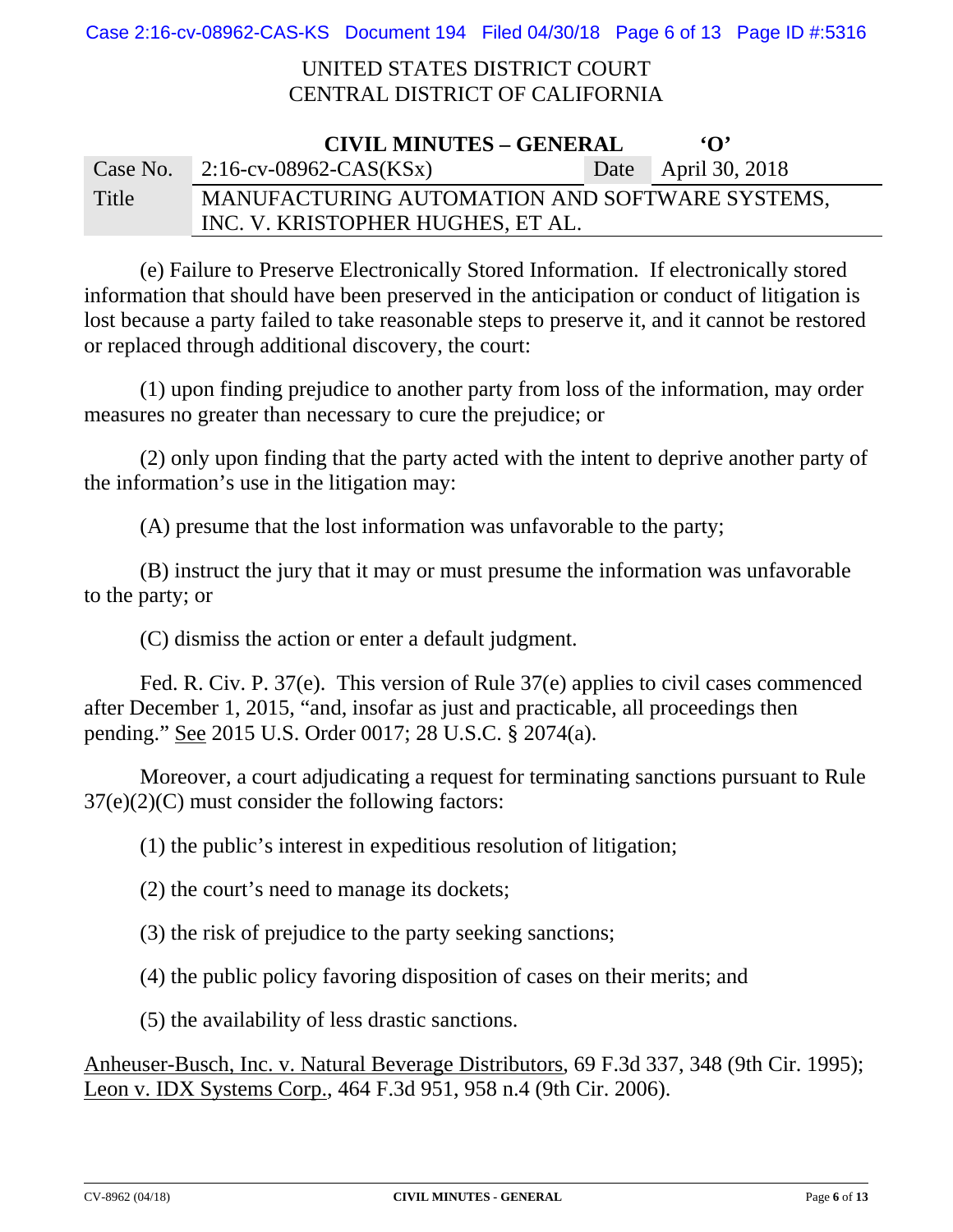Case 2:16-cv-08962-CAS-KS Document 194 Filed 04/30/18 Page 7 of 13 Page ID #:5317

### UNITED STATES DISTRICT COURT CENTRAL DISTRICT OF CALIFORNIA

| <b>CIVIL MINUTES - GENERAL</b><br>$\Omega$ |                                                |  |                     |  |  |
|--------------------------------------------|------------------------------------------------|--|---------------------|--|--|
|                                            | Case No. $2:16$ -cv-08962-CAS(KSx)             |  | Date April 30, 2018 |  |  |
| Title                                      | MANUFACTURING AUTOMATION AND SOFTWARE SYSTEMS, |  |                     |  |  |
|                                            | INC. V. KRISTOPHER HUGHES, ET AL.              |  |                     |  |  |

## **IV. DISCUSSION**

Defendants request the Court to order terminating sanctions because plaintiff "intentionally, selectively, and systematically destroyed material evidence, both while investigating this case and for seven months after the case was filed."<sup>4</sup> Mot. at 1. Defendants assert that they "did not learn of the spoliation until after fact discovery closed" during the January 2018 depositions of Davis and Balady. Id. n.1.

## **A. The Alleged Spoliation**

Defendants allege that plaintiff suspected on or about March 2016 that defendants had allegedly copied its software, and that plaintiff tried to build its case over the remaining months. Id. at 2–3. During this period, Balady testified in her deposition that plaintiff enacted a retention policy in which emails were purged from its server after 90 days. Id. at 3. In particular, defendants allege that Balady admitted that since April 2016, plaintiff maintained this 90-day e-mail retention policy, which it subsequently reduced to 30 days between August 2016 and November 2016. Id. at 3–4. Defendants allege that plaintiff's retention policy continued until the summer of 2017. Id. at 4. Therefore, defendants argue that from the time plaintiff first anticipated litigation until the filing of the instant action, plaintiff was actually accelerating the rate at which e-mail evidence was being deleted from its servers, and that it continued to delete emails until the summer of 2017, seven months after litigation began. Id. at 4.

Next, defendants contend that Balady, who supervised the investigation and this litigation, admitted in her deposition that she used her personal email account to communicate with Davis about his investigations. Id. at 5. Defendants further argue that

<sup>4</sup> Plaintiff contends that the Court should strike defendants' motion from the record for failure to meet and confer as required by Local Rule 7–3. Opp'n at 11–12. The Court declines to strike defendants' motion for failure to comply with L.R. 7–3, and (1) admonishes all parties to abide by the Local Rules in future proceedings, and (2) warns all parties that failure to meet and confer prior to filing motions constitutes grounds for denial of a motion or imposition of other monetary or non-monetary sanctions. See id.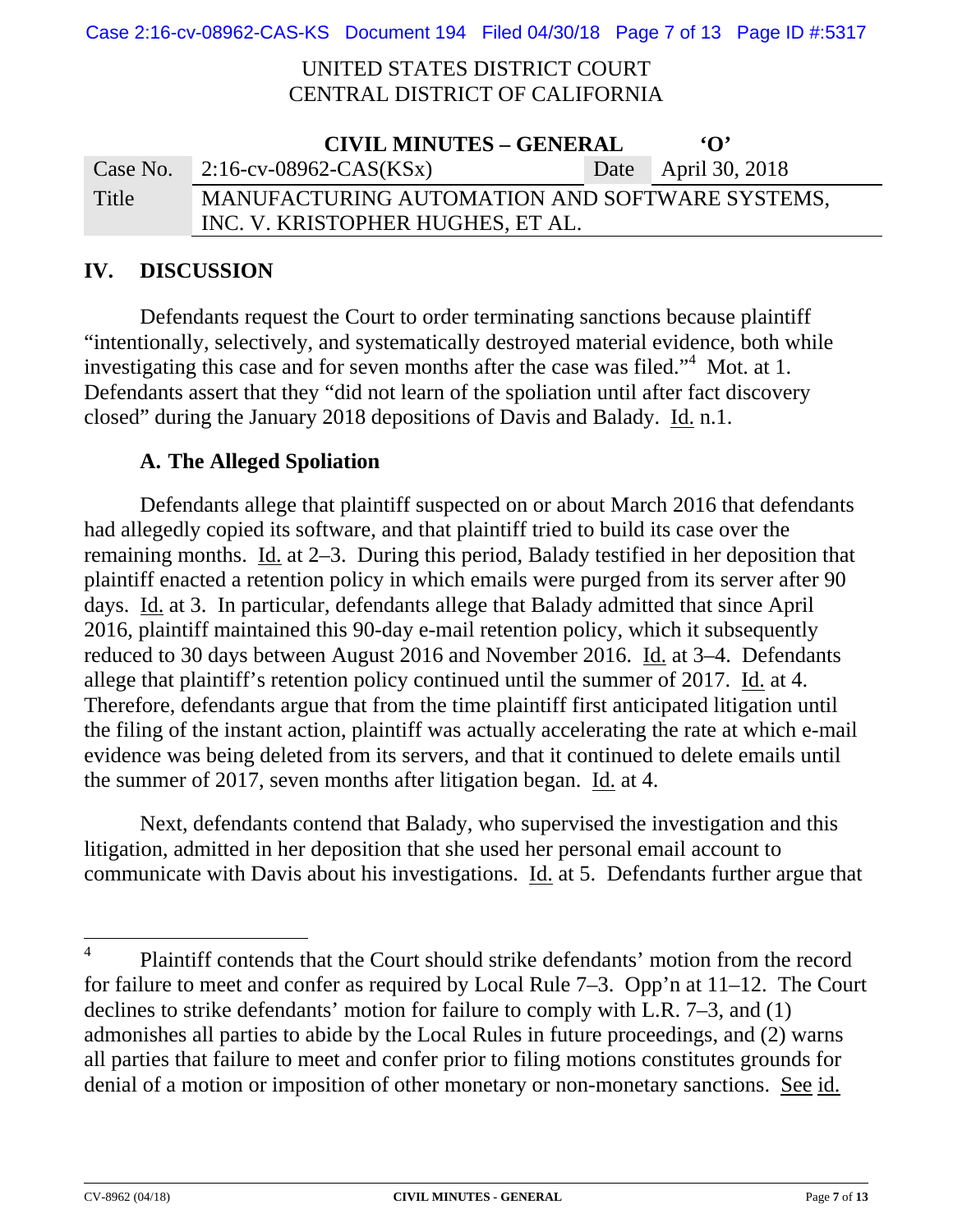Case 2:16-cv-08962-CAS-KS Document 194 Filed 04/30/18 Page 8 of 13 Page ID #:5318

## UNITED STATES DISTRICT COURT CENTRAL DISTRICT OF CALIFORNIA

| <b>CIVIL MINUTES – GENERAL</b><br>$\Omega$ |                                                |  |                     |  |
|--------------------------------------------|------------------------------------------------|--|---------------------|--|
|                                            | Case No. $2:16$ -cv-08962-CAS(KSx)             |  | Date April 30, 2018 |  |
| Title                                      | MANUFACTURING AUTOMATION AND SOFTWARE SYSTEMS, |  |                     |  |
|                                            | INC. V. KRISTOPHER HUGHES, ET AL.              |  |                     |  |

Balady admitted to deleting emails from this account on a daily basis, and they allege that the "Davis emails were likely deleted." Id.

Defendants also claim that during Davis's January deposition, he discussed various e-mail reports and handwritten notes that he made during the course of his investigation that have not been produced to defendants. Id. at 7. Defendants assert that Davis "failed to preserve his notes and other evidence," and that despite Davis's promise that he would search for additional relevant documents in November, Davis never conducted that search and testified in his January deposition that he forgot to follow up on the promised search. Id. at 7–8. Defendants believe that the documents from Davis's investigation "would likely contradict MASS Group's allegations," and they contend that certain memoranda were never produced to defendants. Id. at 9.

Concerning other evidence of spoliation, defendants claim that plaintiff's "production was very small for a litigation of this type," and that Balady's deposition testimony demonstrates that Balady asked plaintiff's employees to collect documents that support plaintiff's claims, which demonstrates why "at least some communications did survive the company-wide deletion policy." Id. at 10. Defendants assert that plaintiff produced "few emails" from nine employees concerning their communications with customers from 2015 to 2017, and that plaintiff produced no emails with customers or potential customers from two employees responsible for customer sales. Id. at 10–11.

# **B. Whether Terminating Sanctions Are Appropriate**

Defendants request terminating sanctions and argue that plaintiff willfully destroyed evidence in light of its duty to preserve potentially relevant evidence once it reasonably anticipated litigation in early 2016. Mot. at 12–15, 18. In addition, defendants contend that the destroyed documents are relevant to this case because Davis's investigation is a "cornerstone" of plaintiff's allegations and because plaintiff's customer emails from January 2015 until the summer of 2017 are missing. Id. at 15–16. Defendants contend that the only appropriate sanction is dismissal, as there is no way to "know just how many documents MASS Group destroyed, or what those documents would have proven (or disproven)." Id. at 17.

Defendants also request that the Court issue sanctions against plaintiff for violating the December 1 Order under Fed. R. Civ. P. 37(b)(2)(c), and issue sanctions against Davis for failing to comply with a subpoena. Id. at 23–24 (citing Corder v. Howard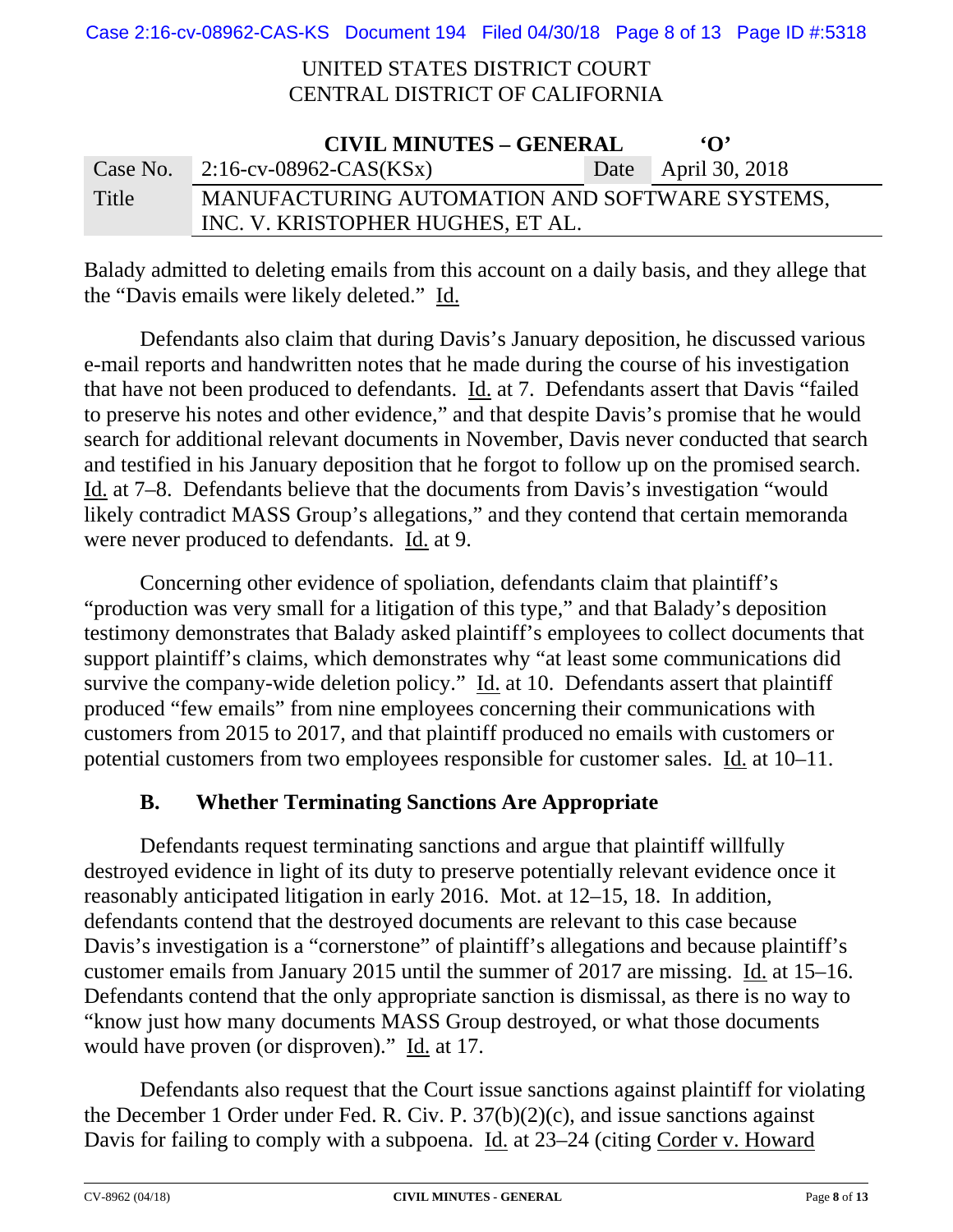## UNITED STATES DISTRICT COURT CENTRAL DISTRICT OF CALIFORNIA

| <b>CIVIL MINUTES – GENERAL</b><br>$\Omega$ |                                                |  |                     |  |
|--------------------------------------------|------------------------------------------------|--|---------------------|--|
|                                            | Case No. $2:16$ -cv-08962-CAS(KSx)             |  | Date April 30, 2018 |  |
| Title                                      | MANUFACTURING AUTOMATION AND SOFTWARE SYSTEMS, |  |                     |  |
|                                            | INC. V. KRISTOPHER HUGHES, ET AL.              |  |                     |  |

Johnson & Co., 53 F.3d 225, 232 (9th Cir. 1994)). Defendants argue that appropriate sanctions "include legal fees incurred both in raising this issue and this motion practice," and fees and costs incurred in deposing Davis and Balady. Id. at 24.

In opposition, plaintiff asserts that the instant motion is an untimely discovery dispute. Opp'n at 3–10. Plaintiff notes that Judge Stevenson ruled during a February 14 telephonic conference that without further extension of the discovery cut-off, she could not take any action on the dispute concerning plaintiff's alleged violation of the December 1 Order. Id. at 4–5. Plaintiff argues that defendants may not now ask this Court, four month after the discovery cut-off, to resolve any fact discovery disputes. Id. at 10–11.

With respect to the merits of defendants' motion, plaintiff argues that dismissal is inappropriate because (1) the undisputed evidence is that plaintiff did not deliberately destroy any evidence in this case; (2) the deleted emails, if any were relevant to this case, would be available from other individuals who were served with subpoenas and deposed in this case; and (3) a panoply of less severe remedies would eliminate or diminish any purported prejudice to defendants. Id. at 15.

First, plaintiff asserts that it implemented its email retention policy to protect itself from Hughes's and Huysentruyt's alleged theft of plaintiff's emails and confidential data, and that Balady also used a personal email for business communications for this reason.<sup>5</sup> Id. at 15–18, 20–21. Moreover, plaintiff argues that employee and customer emails from 2015 to 2017 were never produced because Hughes and Huysentruyt deleted "large swaths" of emails from 2014 to 2016, before their resignation. Id. at 18–20.

Plaintiff next argues that any information contained in missing MASS Group emails is accessible through alternative sources, such as plaintiff's prior customers. Id. at 23. Plaintiff further asserts that any deleted emails are neither relevant nor exculpatory,

<sup>5</sup> Plaintiff's allegations of hacking echo its claims that are pleaded in the FAC for violations of the federal Computer Fraud and Abuse Act and the California Computer Data Access and Fraud Act. See FAC  $\P$  195–201, 202–11. Plaintiff also submits a declaration from Balady with a supporting exhibit that allegedly reflects Hughes's hacking attempts. Opp'n, Balady Decl. & Ex. A.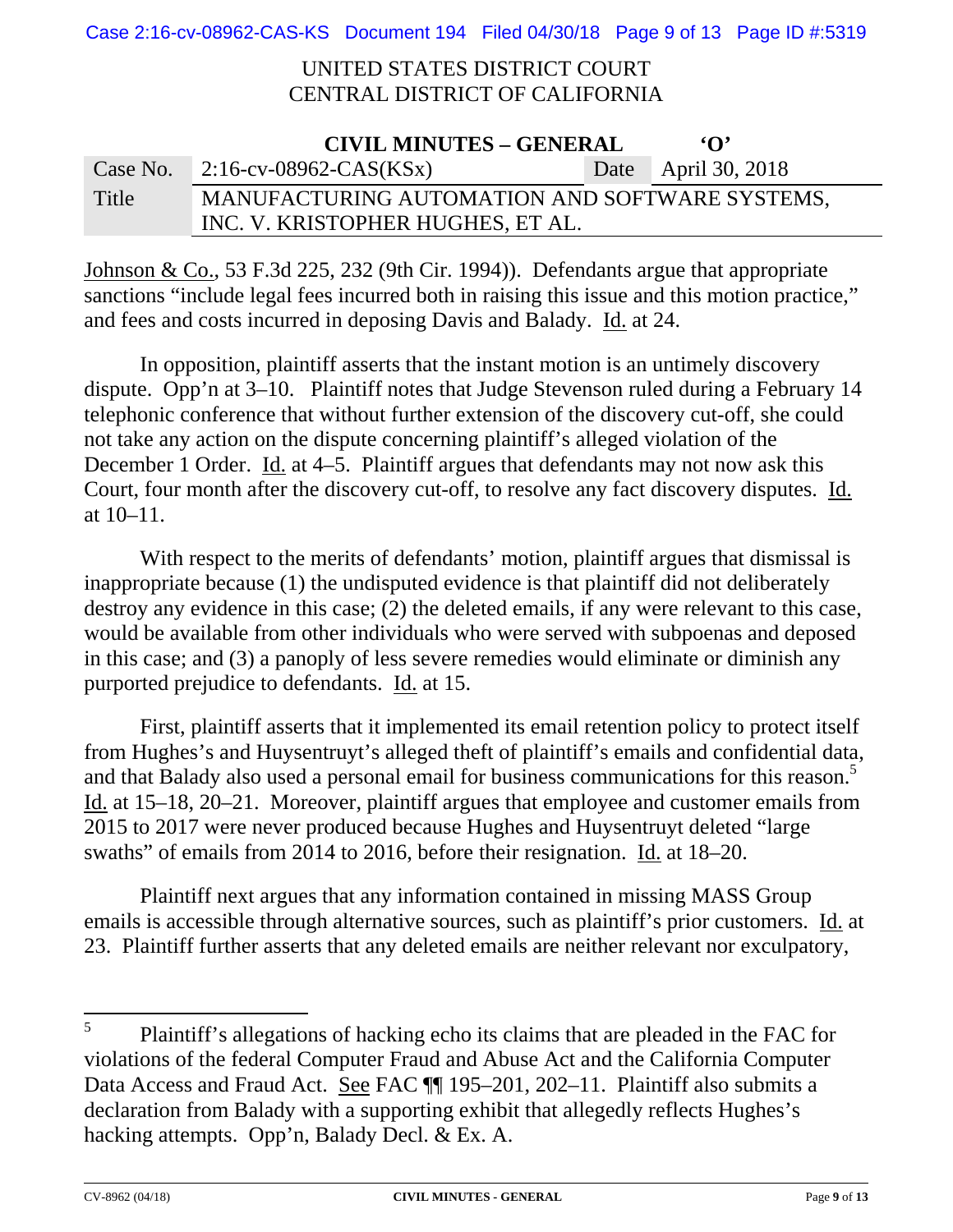Case 2:16-cv-08962-CAS-KS Document 194 Filed 04/30/18 Page 10 of 13 Page ID #:5320

### UNITED STATES DISTRICT COURT CENTRAL DISTRICT OF CALIFORNIA

| <b>CIVIL MINUTES – GENERAL</b><br>$\Omega$ |                                                |  |                     |  |
|--------------------------------------------|------------------------------------------------|--|---------------------|--|
| Case No.                                   | 2:16-cv-08962-CAS(KSx)                         |  | Date April 30, 2018 |  |
| Title                                      | MANUFACTURING AUTOMATION AND SOFTWARE SYSTEMS, |  |                     |  |
|                                            | INC. V. KRISTOPHER HUGHES, ET AL.              |  |                     |  |

and argues that Davis's produced communications support defendants' alleged liability. Id. at 24.

Finally, plaintiff contends that its counsel obtained all of the documents provided by Davis that reflect his communications with plaintiff and plaintiff's counsel, and that counsel produced all of these documents to defendants after Judge Stevenson's *in camera* review and partial redaction of certain privileged documents. Id. at 24–25.

In reply, defendants argue that "fear of hacking" is no excuse for intentional spoliation, and that they are severely prejudiced by plaintiff's alleged spoliation. Reply at 2–7. Defendants also assert that the instant motion is timely because Judge Stevenson clarified that case dispositive motions must be filed before this Court. Id. at 10. Finally, defendants argue that Davis produced "only a handful" of documents in response to the December 1 Order, and that plaintiff produced none. Id. at 13. In Davis's deposition, defendants argue that he admitted that he had additional documents and handwritten notes that were responsive to defendants' subpoena, and that most of these documents were never subsequently produced. Id. at 13–14.

## **1. Defendants' Request for Sanctions under Rule 37(b)(2)(C)**

As an initial matter, the Court concludes that plaintiff's alleged non-compliance with the December 1 Order and defendants' request for sanctions pursuant to Rule 37(b)(2)(C) is a discovery dispute that should have been set before Judge Stevenson. This Court's procedures are identified on the Court website, which provide that "[u]nless the Court has issued a contrary order, all discovery motions should be set before the Magistrate Judge to whom this case is assigned." Moreover, Judge Stevenson stated during the February 14 telephonic hearing that defendants needed to seek an extension of the discovery cut-off before this Court in order for her to rule on any discovery dispute. The record demonstrates that defendants did not seek ex parte relief to extend the fact discovery cut-off, and thus did not attempt to resolve this discovery dispute before Judge Stevenson.

Given the above considerations, and in light of the allegations of plaintiff's lack of production in response to the December 1 Order, the Court hereby **ORDERS** the extension of fact discovery for the limited purposes of determining compliance with the December 1 Order and for recovery of plaintiff's missing emails, as discussed *infra*. For this reason, the Court continues the pretrial conference and trial dates for **sixty (60) days**.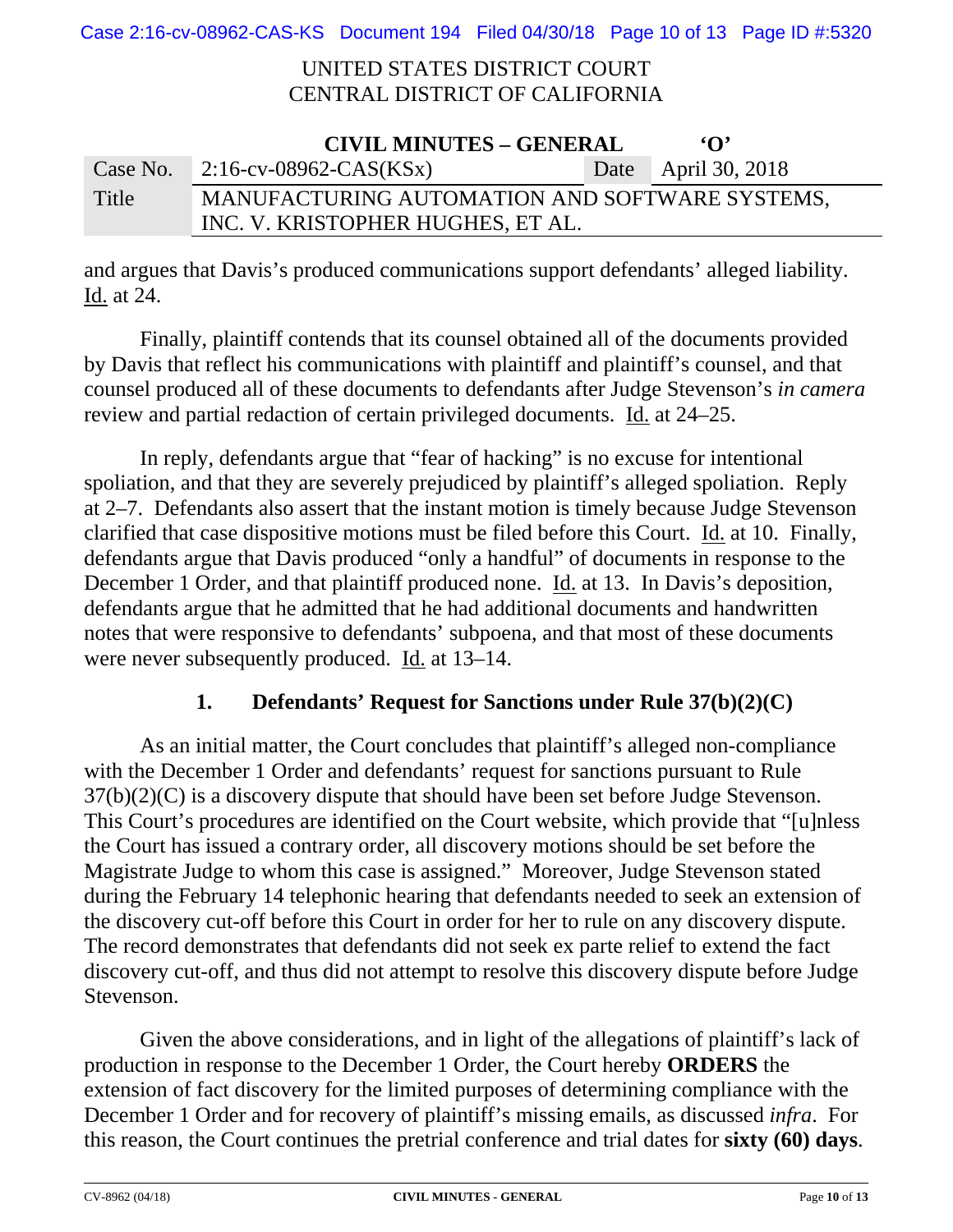Case 2:16-cv-08962-CAS-KS Document 194 Filed 04/30/18 Page 11 of 13 Page ID #:5321

## UNITED STATES DISTRICT COURT CENTRAL DISTRICT OF CALIFORNIA

| <b>CIVIL MINUTES – GENERAL</b><br>$\Omega$ |                                                |  |                     |  |
|--------------------------------------------|------------------------------------------------|--|---------------------|--|
|                                            | Case No. $2:16$ -cv-08962-CAS(KSx)             |  | Date April 30, 2018 |  |
| Title                                      | MANUFACTURING AUTOMATION AND SOFTWARE SYSTEMS, |  |                     |  |
|                                            | INC. V. KRISTOPHER HUGHES, ET AL.              |  |                     |  |

Alan Davis shall submit a declaration under penalty of perjury on or before **May 4, 2018**, stating (1) whether he has produced all documents required to be produced by the December 1 Order; (2) whether he determined any documents were not covered by the December 1 Order, and what these documents are; and (3) whether he has destroyed any handwritten notes, communications, or other documents concerning his investigation of defendants. On or before **May 4, 2018**, plaintiff and Davis shall provide, *in camera* to Judge Stevenson, all documents that heretofore have not been produced.

## **2. Defendants' Request for Terminating Sanctions**

With respect to defendants' motion for terminating sanctions, the Court concludes that this request is procedurally premature. The first step in requesting discovery sanctions is to seek a court order compelling the discovery sought—and the *only* sanction available at that point is an award of reasonable expenses on the motion. See Judge William W. Schwarzer et al., California Practice Guide: Federal Civil Procedure Before Trial ¶ 11:377 (The Rutter Group 2017). Importantly, "*once a court order is obtained, if the discovery is still not forthcoming, the whole panoply of Rule 37 sanctions becomes available*." See id. (emphasis added).

Although Judge Stevenson ordered production of certain communications from Davis in response to defendants' motion to compel, defendants have failed to file a motion before Judge Stevenson concerning plaintiff's compliance with the December 1 Order. Given the Court's extension of fact discovery for an additional 60 days, any further dispute concerning plaintiff's compliance with the discovery order shall be addressed before Judge Stevenson.

Regarding the deleted MASS Group and Balady emails, the proper procedure with respect to requesting Rule 37(e) sanctions would have been for defendants (1) to file a motion to compel any missing electronically store information and (2) in the event they could not obtain the missing emails from plaintiff or through a court order, to subpoena missing emails from alternate sources.<sup>6</sup> Because defendants have failed to engage in

<sup>6</sup> The requisite procedural steps that are properly navigated *before* bringing a motion for terminating sanctions are demonstrated by the record at issue in Anheuser-Busch. 69 F.3d 337. After noting "significant discrepancies" in defendant's testimony and documents, the district court reopened discovery and ordered defendant to produce copies of certain tax records and to provide plaintiff with supporting documentation of these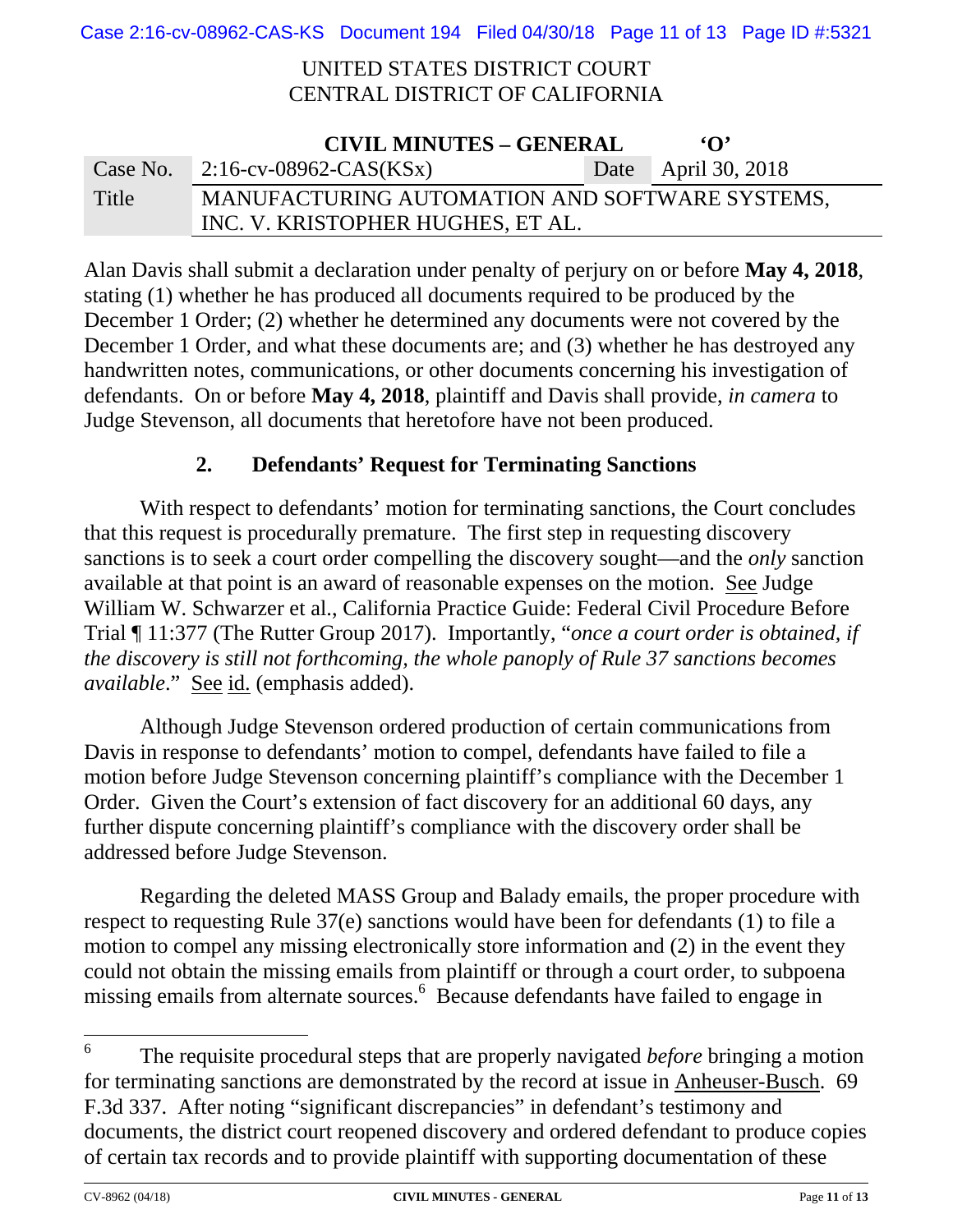Case 2:16-cv-08962-CAS-KS Document 194 Filed 04/30/18 Page 12 of 13 Page ID #:5322

### UNITED STATES DISTRICT COURT CENTRAL DISTRICT OF CALIFORNIA

| <b>CIVIL MINUTES – GENERAL</b><br>$\Omega$ |                                                |  |                     |  |
|--------------------------------------------|------------------------------------------------|--|---------------------|--|
|                                            | Case No. $2:16$ -cv-08962-CAS(KSx)             |  | Date April 30, 2018 |  |
| Title                                      | MANUFACTURING AUTOMATION AND SOFTWARE SYSTEMS, |  |                     |  |
|                                            | INC. V. KRISTOPHER HUGHES, ET AL.              |  |                     |  |

these procedural steps with respect to plaintiff's alleged spoliation, defendants did not bring this motion as last a resort for which a motion for terminating sanctions is properly reserved.

In light of the above considerations, the Court **DENIES** defendants' motion to dismiss for intentional spoliation. Plaintiff is hereby **ORDERED** to retrieve all deleted emails through forensic retrieval, subpoena, or other possible means, and produce all recovered emails responsive to defendants' discovery requests on or before **June 14, 2018**.

## **V. CONCLUSION**

In accordance with the foregoing, the Court hereby **DENIES** defendants' motion to dismiss for spoliation of evidence. All further matters concerning compliance with this order shall be referred to Judge Stevenson.

The following dates shall be continued **sixty (60) days**:

- 1. Fact Discovery Cut-Off is extended to **June 29, 2018** for the limited purposes of the discovery permitted herein;
- 2. Pretrial Conference/Hearing on Motions in Limine (**11:00 A.M.**) is continued from June 18, 2018 to **August 20, 2018**; and

records. 69 F.3d 337 at 342. In response, defendant "repeatedly claimed that every single document … had been destroyed in [a] fire." Id. Afterwards, it came to light that the defendant had "long known" that the documents survived the fire and had repeatedly lied about their alleged destruction. Id. at 343. As a result, the district court dismissed defendant's counterclaim with prejudice. In affirming the district court's dismissal, the Ninth Circuit noted that "the district court implemented alternative sanctions before ordering dismissal." Id. at 352.

<u> 1989 - Andrea Santa Andrea Andrea Andrea Andrea Andrea Andrea Andrea Andrea Andrea Andrea Andrea Andrea Andr</u>